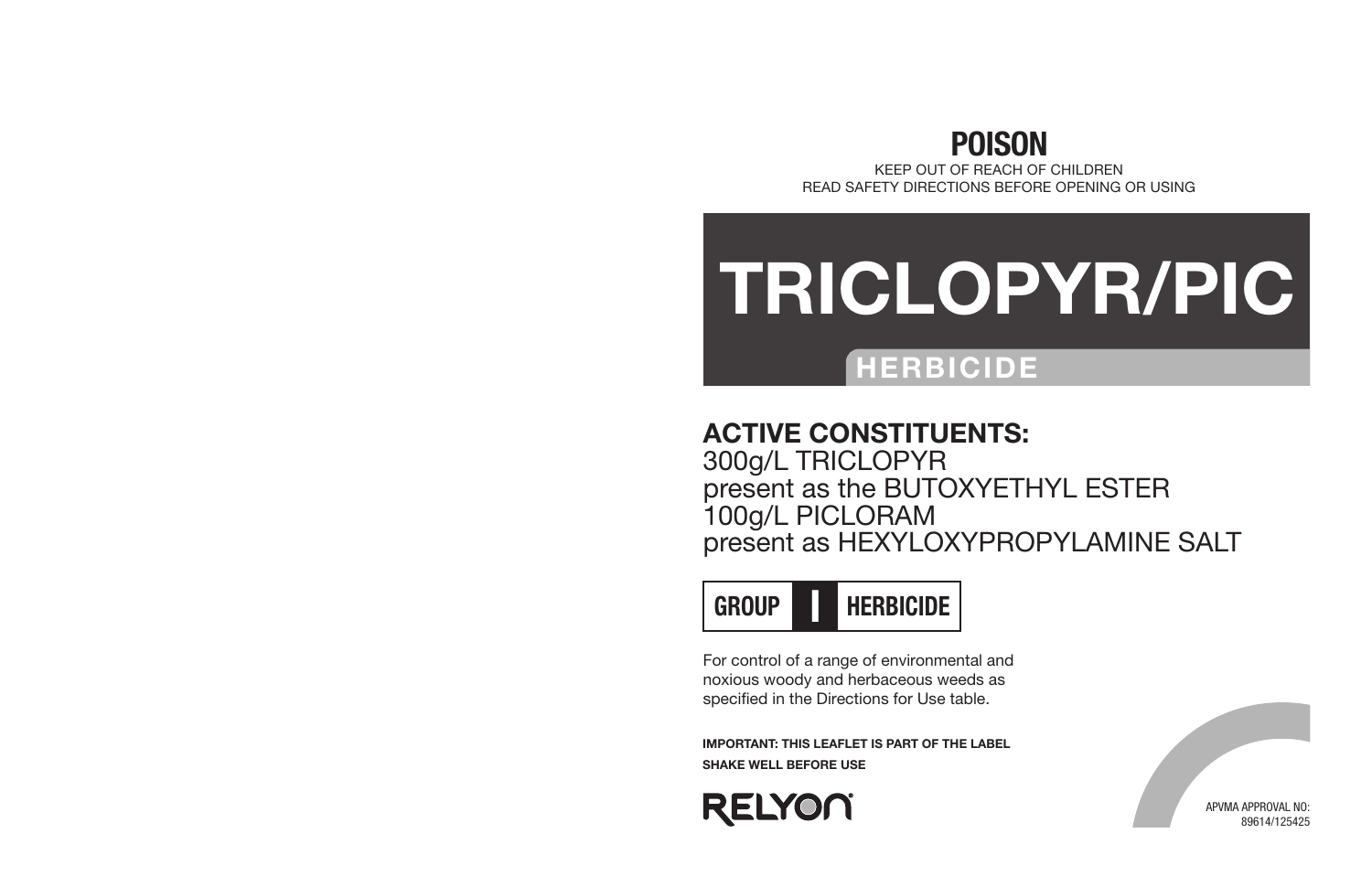#### DIRECTIONS FOR USE RESTRAINTS

DO NOT apply to weeds which may be stressed (not actively growing) due to prolonged periods of extreme cold, moisture stress (water-logged or drought affected), poor nutrition, presence of disease, damage or previous herbicide treatment, as reduced levels of control may result.

DO NOT spray if rain is likely within one hour or if foliage is wet from rain or dew.

DO NOT burn off, cut or clear blackberry or other woody weeds for at least six months after spraying.

DO NOT apply by aerial application in wind in excess of 15km/hr and air temperatures above 35°C.

In areas prone to flooding treatment should commence after any annual flooding as such areas flooded within 9 months following application may have reduced results.

#### 1 WOODY WEED SITUATIONS

#### Table A: High Volume Spraying

| <b>WEED GROWTH STAGE</b>                       | <b>STATE</b>      | <b>RATE/100L WATER</b> | <b>CRITICAL COMMENTS</b>                                                                                              |
|------------------------------------------------|-------------------|------------------------|-----------------------------------------------------------------------------------------------------------------------|
| Less than 2m tall                              | <b>All States</b> | 500mL                  | Apply when bushes have good leaf cover, growth and no leaf fall.                                                      |
| 1 to 3m tall                                   |                   | 350mL                  |                                                                                                                       |
| Less than 2m tall                              |                   | 500mL                  | Apply from late spring to early autumn.                                                                               |
| 1 to 3m tall                                   |                   | 350mL                  |                                                                                                                       |
| Autumn when actively<br>growing                | ACT and NSW only  | 500mL                  | Add a 100% concentrate non-ionic surfactant at 125mL/100L of wa                                                       |
| Late spring to autumn                          | All States        | 350mL OR 500mL         | Use the higher rate on plants that have been damaged by grazi<br>difficult to kill blackberry.                        |
|                                                |                   |                        | Where herbicides other than Group I herbicides have been used, all<br>respraying with Relyon Triclopyr/Pic Herbicide. |
| Flowering                                      | NSW and Qld only  | 500mL                  | Apply in a minimum spray volume of 1250L/ha.                                                                          |
| Spring to mid-summer<br>prior to pod formation | All States        | 250mL                  | Apply as thorough foliage spray.                                                                                      |
| Autumn to winter                               |                   | 350mL                  |                                                                                                                       |
| Less than 2m tall                              | <b>All States</b> |                        |                                                                                                                       |
| Above 2m tall                                  |                   | 500mL                  |                                                                                                                       |
| 1 to 3m tall                                   |                   | 350mL                  |                                                                                                                       |
|                                                |                   | <b>RIGHTS-OF-WAY</b>   | AGRICULTURAL NON-CROP AREAS, COMMERCIAL AND INDUSTRIAL AREAS, FORESTS, PASTURES AND                                   |

| COMMERCIAL AND INDUSTRIAL AREAS, FORESTS, PASTURES AND<br><b>RIGHTS-OF-WAY</b> |                   |                         |                                                                                                                                                              |
|--------------------------------------------------------------------------------|-------------------|-------------------------|--------------------------------------------------------------------------------------------------------------------------------------------------------------|
| <b>VEED GROWTH STAGE</b>                                                       | <b>STATE</b>      | <b>RATE/ 100L WATER</b> | <b>CRITICAL COMMENTS</b>                                                                                                                                     |
| Less than 2m tall                                                              | <b>All States</b> | 500mL                   | Apply when bushes have good leaf cover, growth and no leaf fall.                                                                                             |
| 1 to 3m tall                                                                   |                   | 350mL                   |                                                                                                                                                              |
| Less than 2m tall                                                              |                   | 500mL                   | Apply from late spring to early autumn.                                                                                                                      |
| 1 to 3m tall                                                                   |                   | 350mL                   |                                                                                                                                                              |
| Autumn when actively<br>growing                                                | ACT and NSW only  | 500mL                   | Add a 100% concentrate non-ionic surfactant at 125mL/100L of water for best results.                                                                         |
| Late spring to autumn                                                          | <b>All States</b> | 350mL OR 500mL          | Use the higher rate on plants that have been damaged by grazing stock or insects and on known<br>difficult to kill blackberry.                               |
|                                                                                |                   |                         | Where herbicides other than Group I herbicides have been used, allow two seasons regrowth to occur before<br>respraying with Relyon Triclopyr/Pic Herbicide. |
| Flowering                                                                      | NSW and Old only  | 500mL                   | Apply in a minimum spray volume of 1250L/ha.                                                                                                                 |
| Spring to mid-summer<br>prior to pod formation                                 | <b>All States</b> | 250mL                   | Apply as thorough foliage spray.                                                                                                                             |
| Autumn to winter                                                               |                   | 350mL                   |                                                                                                                                                              |
| Less than 2m tall                                                              | <b>All States</b> |                         |                                                                                                                                                              |
| Above 2m tall                                                                  |                   | 500mL                   |                                                                                                                                                              |
| $1 + q$ $2m + q$                                                               |                   | 2EOM                    |                                                                                                                                                              |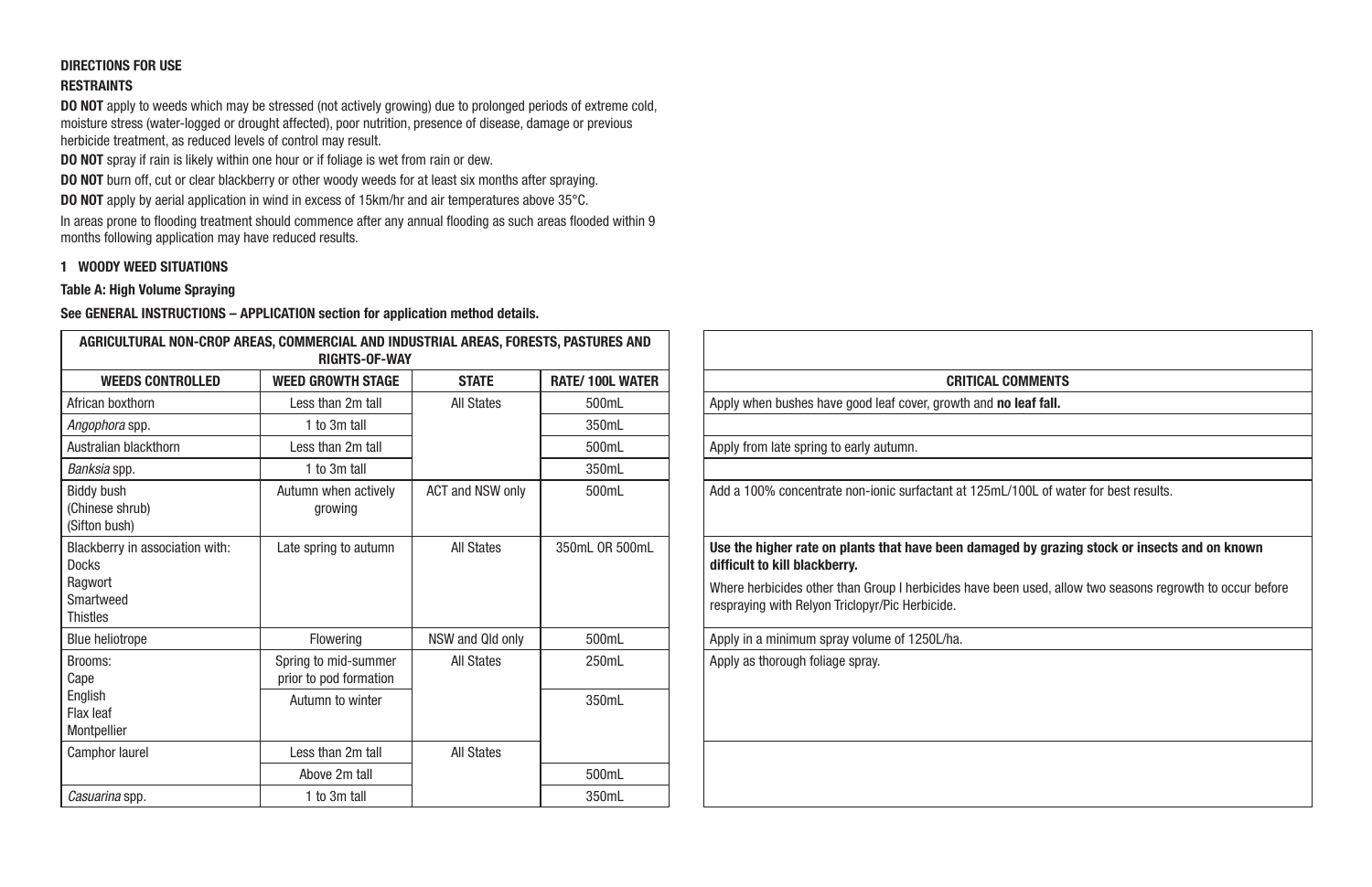#### Table A: High Volume Spraying

| AGRICULTURAL NON-CROP AREAS, COMMERCIAL AND INDUSTRIAL AREAS, FORESTS, PASTURES AND | <b>RIGHTS-OF-WAY</b>                                             |                          |                        |                                                                                                                                                                               |
|-------------------------------------------------------------------------------------|------------------------------------------------------------------|--------------------------|------------------------|-------------------------------------------------------------------------------------------------------------------------------------------------------------------------------|
| <b>WEEDS CONTROLLED</b>                                                             | <b>WEED GROWTH STAGE</b>                                         | <b>STATE</b>             | <b>RATE/100L WATER</b> | <b>CRITICAL COMMENTS</b>                                                                                                                                                      |
| Chinese apple                                                                       | Less than 2m tall                                                | Old and WA only          | 350mL                  | Add a 100% concentrate non-ionic surfactant at 100mL/100L of water for best results.                                                                                          |
| Cockspur thorn                                                                      | Spring to autumn                                                 | ACT. NSW and Old<br>only |                        | Apply as a thorough foliage spray.                                                                                                                                            |
| Common sensitive plant                                                              | Any time when actively<br>growing                                | NT, Qld and WA only      | 200mL                  | To avoid leaves closing during application, spray plants while moving forward. Add a 100% concentrate non-<br>ionic surfactant at 100mL/100L of water for best results.       |
| Crofton weed                                                                        | Spring to autumn                                                 | ACT. NSW and Qld<br>only | 350mL                  | Apply as a thorough foliage spray.                                                                                                                                            |
| Eastern cotton bush (Maireana<br>microphylla)                                       | Spring to autumn                                                 | NSW and Old only         | 500mL                  | Add Uptake Spraying Oil at 500mL/100L of water. Some bushes may require a follow-up spray to control<br>regrowth.                                                             |
| Eucalyptus spp.                                                                     | Seedling and regrowth<br>from small lignotubers, 1<br>to 3m tall | <b>All States</b>        | 350mL OR 500mL         | Apply the high rate where difficult to control species of <i>Eucalyptus</i> regrowth is present. Addition of an<br>adjuvant may improve results - contact Relyon for details. |
| Galenia                                                                             | Fresh growth in spring to<br>summer                              | NSW only                 | 500mL                  | Use 2000L of spray mixture/ha.                                                                                                                                                |
| Giant bramble                                                                       | Spring to autumn                                                 | NT. Qld and WA only      |                        | Penetration of thick clumps may be difficult and respraying may be necessary. Add a 100% concentrate non-<br>ionic surfactant at 100mL/100L of water for best results.        |
| Gorse                                                                               | 1 to 1.5m tall                                                   | <b>All States</b>        | 250mL                  | Spring and Summer treatment only. Add a 100% concentrate non-ionic surfactant at 100mL/100L of water fo<br>best results.                                                      |
|                                                                                     | Over 1.5m tall or autumn<br>treatment                            |                          | 350mL                  | Add a 100% concentrate non-ionic surfactant at 100mL/100L of water for best results.                                                                                          |
|                                                                                     | Winter treatment                                                 |                          | 500mL                  | Brownout may not be complete until summer. Add a 100% concentrate non-ionic surfactant at 100mL/100L<br>water for best results.                                               |
| Groundsel bush<br>(Baccharis halimifolia)                                           | 1 to 1.5m tall in spring<br>and summer                           | <b>All States</b>        | 250mL                  | Apply as a thorough foliar spray.                                                                                                                                             |
|                                                                                     | Over 1.5m tall or autumn<br>treatment                            |                          | 350mL                  |                                                                                                                                                                               |

| AGRICULTURAL NON-CROP AREAS, COMMERCIAL AND INDUSTRIAL AREAS, FORESTS, PASTURES AND | <b>RIGHTS-OF-WAY</b>                                             |                          |                        |                                                                                                                                                                         |
|-------------------------------------------------------------------------------------|------------------------------------------------------------------|--------------------------|------------------------|-------------------------------------------------------------------------------------------------------------------------------------------------------------------------|
| <b>WEEDS CONTROLLED</b>                                                             | <b>WEED GROWTH STAGE</b>                                         | <b>STATE</b>             | <b>RATE/100L WATER</b> | <b>CRITICAL COMMENTS</b>                                                                                                                                                |
| Chinese apple                                                                       | Less than 2m tall                                                | Old and WA only          | 350mL                  | Add a 100% concentrate non-ionic surfactant at 100mL/100L of water for best results.                                                                                    |
| Cockspur thorn                                                                      | Spring to autumn                                                 | ACT. NSW and Old<br>only |                        | Apply as a thorough foliage spray.                                                                                                                                      |
| Common sensitive plant                                                              | Any time when actively<br>growing                                | NT. Qld and WA only      | 200mL                  | To avoid leaves closing during application, spray plants while moving forward. Add a 100% concentrate non-<br>ionic surfactant at 100mL/100L of water for best results. |
| <b>Crofton weed</b>                                                                 | Spring to autumn                                                 | ACT, NSW and Qld<br>only | 350mL                  | Apply as a thorough foliage spray.                                                                                                                                      |
| Eastern cotton bush (Maireana<br>microphylla)                                       | Spring to autumn                                                 | NSW and Qld only         | 500mL                  | Add Uptake Spraying Oil at 500mL/100L of water. Some bushes may require a follow-up spray to control<br>regrowth.                                                       |
| Eucalyptus spp.                                                                     | Seedling and regrowth<br>from small lignotubers, 1<br>to 3m tall | <b>All States</b>        | 350mL OR 500mL         | Apply the high rate where difficult to control species of Eucalyptus regrowth is present. Addition of an<br>adjuvant may improve results - contact Relyon for details.  |
| Galenia                                                                             | Fresh growth in spring to<br>summer                              | NSW only                 | 500mL                  | Use 2000L of spray mixture/ha.                                                                                                                                          |
| Giant bramble                                                                       | Spring to autumn                                                 | NT. Qld and WA only      |                        | Penetration of thick clumps may be difficult and respraying may be necessary. Add a 100% concentrate non-<br>ionic surfactant at 100mL/100L of water for best results.  |
| Gorse                                                                               | 1 to 1.5m tall                                                   | <b>All States</b>        | 250mL                  | Spring and Summer treatment only. Add a 100% concentrate non-ionic surfactant at 100mL/100L of water for<br>best results.                                               |
|                                                                                     | Over 1.5m tall or autumn<br>treatment                            |                          | 350mL                  | Add a 100% concentrate non-jonic surfactant at 100mL/100L of water for best results.                                                                                    |
|                                                                                     | Winter treatment                                                 |                          | 500mL                  | Brownout may not be complete until summer. Add a 100% concentrate non-ionic surfactant at 100mL/100L of<br>water for best results.                                      |
| Groundsel bush<br>(Baccharis halimifolia)                                           | 1 to 1.5m tall in spring<br>and summer                           | <b>All States</b>        | 250mL                  | Apply as a thorough foliar spray.                                                                                                                                       |
|                                                                                     | Over 1.5m tall or autumn<br>treatment                            |                          | 350mL                  |                                                                                                                                                                         |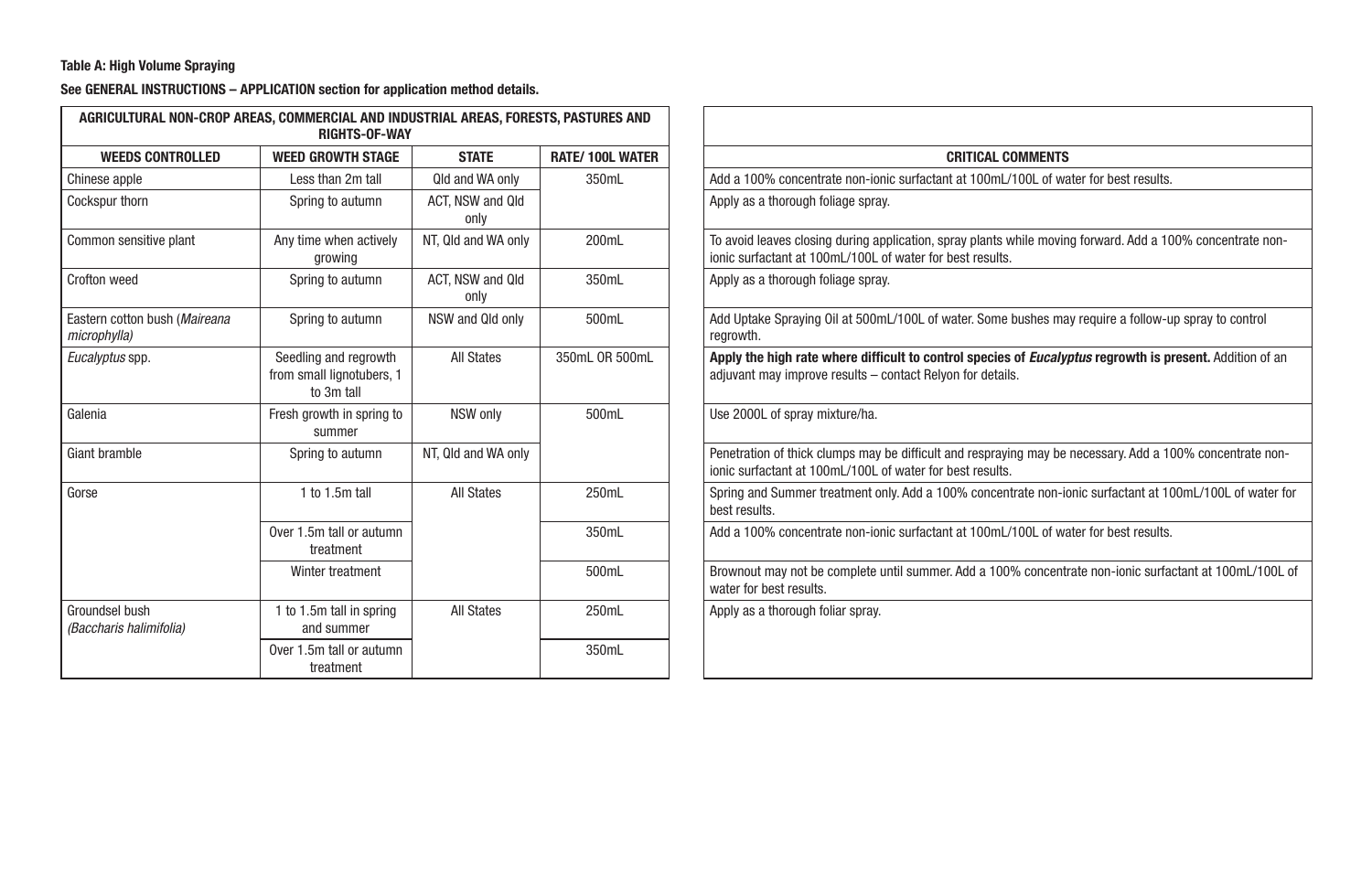#### Table A: High Volume Spraying

|                                                        | AGRICULTURAL NON-CROP AREAS, COMMERCIAL AND INDUSTRIAL AREAS, FORESTS, PASTURES AND<br><b>RIGHTS-OF-WAY</b> |                             |                        |                                                                                                                                                           |
|--------------------------------------------------------|-------------------------------------------------------------------------------------------------------------|-----------------------------|------------------------|-----------------------------------------------------------------------------------------------------------------------------------------------------------|
| <b>WEEDS CONTROLLED</b>                                | <b>WEED GROWTH STAGE</b>                                                                                    | <b>STATE</b>                | <b>RATE/100L WATER</b> | <b>CRITICAL COMMENTS</b>                                                                                                                                  |
| Green cestrum                                          | Late spring to early<br>autumn                                                                              | ACT, NSW and Qld<br>only    | 500mL                  | One application may give satisfactory control. Any subsequent regrowth and seedlings must be resprayed at<br>approximately 1 metre high.                  |
| Hawthorn                                               | Less than 2m tall                                                                                           | <b>All States</b>           |                        | Apply from late spring to early autumn.                                                                                                                   |
| Horehound                                              | Pre-flowering                                                                                               |                             | 350mL                  | Apply as a thorough foliar spray.                                                                                                                         |
| Japanese sunflower                                     |                                                                                                             | NSW and Qld only            |                        |                                                                                                                                                           |
| Lantana<br>(Lantana camera)<br>(Lantana montevidensis) | Up to 1m tall in summer<br>to autumn                                                                        | <b>All States</b>           |                        | Add one of the following adjuvants when using 350mL rate:<br>Uptake Spraying Oil @ 0.5% v/v.<br>Pulse <sup>®</sup>                                        |
|                                                        | 1 to 2m tall in summer to<br>autumn                                                                         |                             | 500 or 750mL           | Thoroughly wet foliage, stems and soil around the base of the plants. Use higher rate on known harder to kill<br>varieties.                               |
| Lion Tail<br>(Leonatis nepetifolia)                    | Pre-flowering                                                                                               | Qld only                    | 200mL                  | Apply as a thorough foliar spray. Add a 100% concentrate non-ionic surfactant at 100mL/100L for best results.                                             |
| Limebush                                               | Any time of year with<br>good leaf cover and soil<br>moisture                                               | NT and Qld only             | 350mL                  | Penetration of thick clumps may be difficult and respraying may be required. Addition of an adjuvant may<br>improve results - contact Relyon for details. |
| Manuka                                                 | At flowering                                                                                                | Vic only                    | 500mL                  | For optimum results, add Pulse Penetrant at 200mL/100L of spray. Thoroughly wet foliage, stems and soil<br>around the base of the plants.                 |
| Mesquite<br>(Prosopis spp.)                            | Seedling, full leaf and<br>flowering before podding                                                         | NSW, NT, Qld and<br>WA only | 350mL                  | DO NOT spray plants bearing pods. Add a 100% concentrate non-ionic surfactant at 100mL/100L of water for<br>best results.                                 |
| Prosopis velutina                                      |                                                                                                             | Qld only                    | 670mL                  |                                                                                                                                                           |
| Mistflower                                             | Spring to autumn                                                                                            | ACT, NSW and Qld<br>only    | 350mL                  | Apply as a thorough foliar spray.                                                                                                                         |
| Mother-of-millions                                     | Flowering                                                                                                   | NSW and Old only            | 500mL                  | Add a 100% concentrate non-ionic surfactant at 100mL/100L of water for best results.                                                                      |
| Paddy's lucerne                                        | Active growth                                                                                               | NSW only                    |                        | Plants that have been continually slashed or grazed over many seasons may be difficult to control and regrowth<br>may occur.                              |
| Parkinsonia                                            | Under 2m tall                                                                                               | NT, Qld and WA only         | 350mL                  | Add Uptake Spray Oil at 500mL/100L water. Avoid spraying under dry conditions when plants are stressed or<br>bearing pods. Thoroughly wet foliage.        |
| Prickly pear (common)<br>Smooth tree pear              | Active phyllode growth                                                                                      | <b>All States</b>           | 500mL                  | Apply as a thorough foliage spray. Regrowth may occur, so a follow-up application may be necessary.                                                       |

| COMMERCIAL AND INDUSTRIAL AREAS, FORESTS, PASTURES AND<br><b>RIGHTS-OF-WAY</b> |                             |                        |                                                                                                                                                           |
|--------------------------------------------------------------------------------|-----------------------------|------------------------|-----------------------------------------------------------------------------------------------------------------------------------------------------------|
| <b><i>NEED GROWTH STAGE</i></b>                                                | <b>STATE</b>                | <b>RATE/100L WATER</b> | <b>CRITICAL COMMENTS</b>                                                                                                                                  |
| Late spring to early<br>autumn                                                 | ACT. NSW and Qld<br>only    | 500mL                  | One application may give satisfactory control. Any subsequent regrowth and seedlings must be resprayed at<br>approximately 1 metre high.                  |
| Less than 2m tall                                                              | <b>All States</b>           |                        | Apply from late spring to early autumn.                                                                                                                   |
| Pre-flowering                                                                  |                             | 350mL                  | Apply as a thorough foliar spray.                                                                                                                         |
|                                                                                | NSW and Qld only            |                        |                                                                                                                                                           |
| Jo to 1m tall in summer<br>to autumn                                           | <b>All States</b>           |                        | Add one of the following adjuvants when using 350mL rate:<br>Uptake Spraying Oil @ 0.5% v/v.<br>Pulse <sup>®</sup>                                        |
| to 2m tall in summer to<br>autumn                                              |                             | 500 or 750mL           | Thoroughly wet foliage, stems and soil around the base of the plants. Use higher rate on known harder to kill<br>varieties.                               |
| Pre-flowering                                                                  | Qld only                    | 200mL                  | Apply as a thorough foliar spray. Add a 100% concentrate non-ionic surfactant at 100mL/100L for best results.                                             |
| Any time of year with<br>good leaf cover and soil<br>moisture                  | NT and Qld only             | 350mL                  | Penetration of thick clumps may be difficult and respraying may be required. Addition of an adjuvant may<br>improve results - contact Relyon for details. |
| At flowering                                                                   | Vic only                    | 500mL                  | For optimum results, add Pulse Penetrant at 200mL/100L of spray. Thoroughly wet foliage, stems and soil<br>around the base of the plants.                 |
| Seedling, full leaf and<br>owering before podding                              | NSW, NT, Qld and<br>WA only | 350mL                  | <b>DO NOT</b> spray plants bearing pods. Add a 100% concentrate non-ionic surfactant at 100mL/100L of water for<br>best results.                          |
|                                                                                | Qld only                    | 670mL                  |                                                                                                                                                           |
| Spring to autumn                                                               | ACT. NSW and Old<br>only    | 350mL                  | Apply as a thorough foliar spray.                                                                                                                         |
| Flowering                                                                      | NSW and Qld only            | 500mL                  | Add a 100% concentrate non-jonic surfactant at 100mL/100L of water for best results.                                                                      |
| Active growth                                                                  | NSW only                    |                        | Plants that have been continually slashed or grazed over many seasons may be difficult to control and regrowth<br>may occur.                              |
| Under 2m tall                                                                  | NT, Qld and WA only         | 350mL                  | Add Uptake Spray Oil at 500mL/100L water. Avoid spraying under dry conditions when plants are stressed or<br>bearing pods. Thoroughly wet foliage.        |
| Active phyllode growth                                                         | <b>All States</b>           | 500mL                  | Apply as a thorough foliage spray. Regrowth may occur, so a follow-up application may be necessary.                                                       |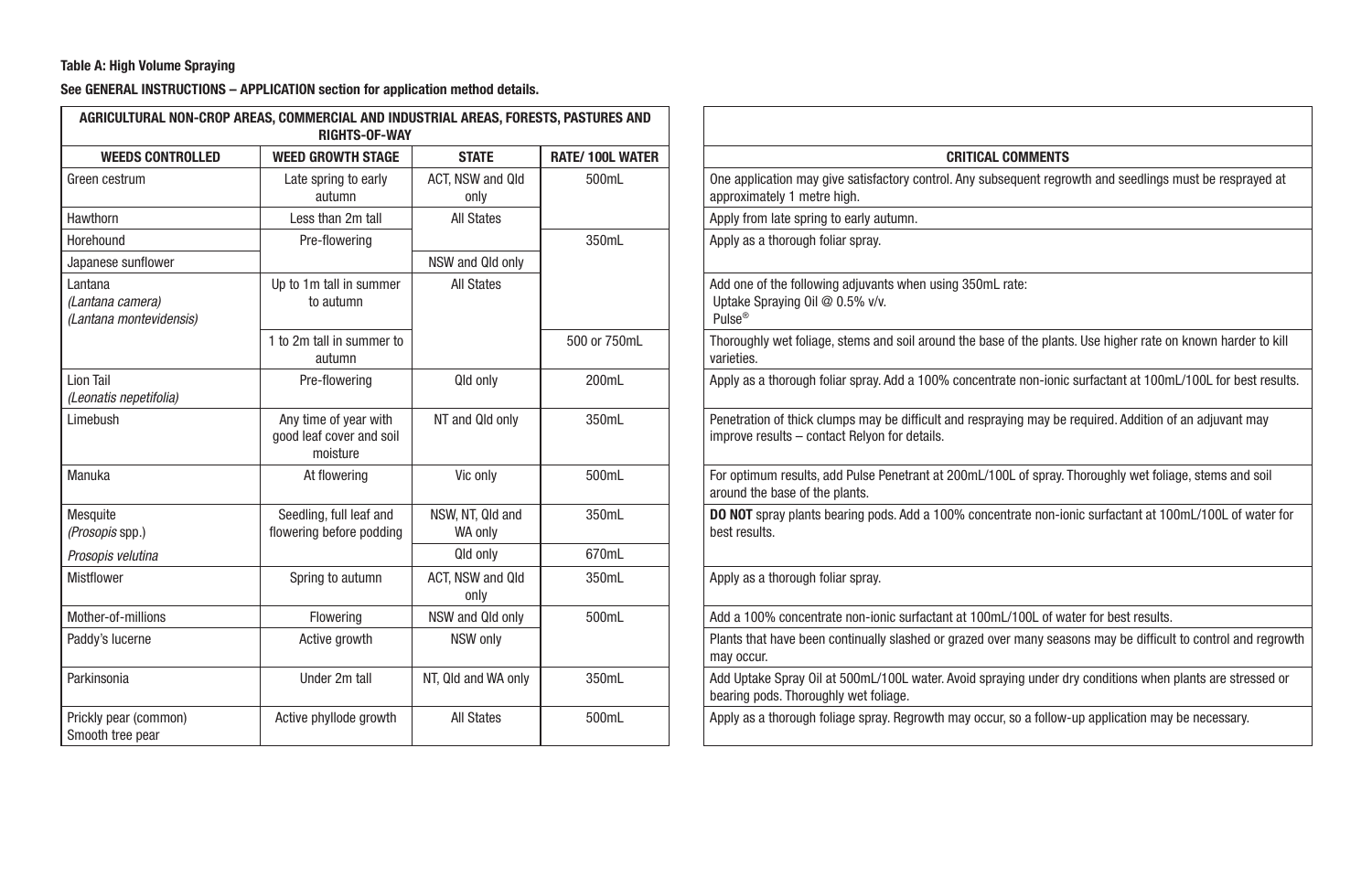#### Table A: High Volume Spraying

| AGRICULTURAL NON-CROP AREAS, COMMERCIAL AND INDUSTRIAL AREAS, FORESTS, PASTURES AND | <b>RIGHTS-OF-WAY</b>                                   |                          |                        |                                                                                                                                                                                                       |
|-------------------------------------------------------------------------------------|--------------------------------------------------------|--------------------------|------------------------|-------------------------------------------------------------------------------------------------------------------------------------------------------------------------------------------------------|
| <b>WEEDS CONTROLLED</b>                                                             | <b>WEED GROWTH STAGE</b>                               | <b>STATE</b>             | <b>RATE/100L WATER</b> | <b>CRITICAL COMMENTS</b>                                                                                                                                                                              |
| Rubber vine<br>(Not infected with rust)                                             | Up to 1.5m tall at<br>flowering                        | NT, Qld and WA only      | 350mL                  | Spray all leaves and stems just to the point of runoff and thoroughly spray the base of the plant. With larger,<br>more dense stands regrowth may occur.                                              |
|                                                                                     | Dense stands greater<br>than 1.5m tall at<br>flowering |                          | 500mL                  | Subsequent control of any regrowth should be done by basal bark spraying.                                                                                                                             |
| Siam weed                                                                           | Active growth                                          | Qld and WA only          | 350mL                  | Add a 100% concentrate non-ionic surfactant at 100mL/100L of water for best results.                                                                                                                  |
| Sicklepod                                                                           | Up to flowering                                        | NT, Qld and WA only      | 200mL                  | <b>DO NOT</b> apply to podding plants. Add a 100% concentrate non-ionic surfactant at 100mL/100L of water for<br>best results.                                                                        |
| St John's wort                                                                      | From flowering to early<br>seed set                    | All States               | 500mL                  | Late spring to early summer.                                                                                                                                                                          |
| Sweet briar                                                                         | Up to 1.5m tall                                        | All States               | 350mL                  | Add a 100% concentrate non-ionic surfactant (eq BS 1000) at 100mL/100L of water for best results.<br>Full leaf to ripe fruit prior to leaf fall. Thorough wetting including the crown is recommended. |
| Tobacco weed                                                                        | Actively growing plants                                | NT, Qld and WA only      | 300mL                  | Add a 100% concentrate non-ionic surfactant at 100mL/100L of water for best results.                                                                                                                  |
| Wattle (Acacia spp.)<br>(except corkwood wattle)                                    | 1 to 3m tall                                           | All States               | 350mL                  |                                                                                                                                                                                                       |
| Wild rosemary<br>(Cassinia laevis)                                                  | Active growth, 0.5 to<br>1 <sub>m</sub> tall           | Qld only                 | 350 to 500mL           | Use lower rate on seedlings 0.5m tall. Apply as a thorough foliar spray.                                                                                                                              |
| Wild tobacco tree                                                                   | Spring to autumn up to<br>2m tall                      | ACT. NSW and Old<br>only | 350mL                  |                                                                                                                                                                                                       |

| Commercial and industrial areas, forests, pastures and<br><b>RIGHTS-OF-WAY</b> |                          |                        |                                                                                                                                                                                                       |
|--------------------------------------------------------------------------------|--------------------------|------------------------|-------------------------------------------------------------------------------------------------------------------------------------------------------------------------------------------------------|
| <b>VEED GROWTH STAGE</b>                                                       | <b>STATE</b>             | <b>RATE/100L WATER</b> | <b>CRITICAL COMMENTS</b>                                                                                                                                                                              |
| Up to 1.5m tall at<br>flowering                                                | NT, Qld and WA only      | 350mL                  | Spray all leaves and stems just to the point of runoff and thoroughly spray the base of the plant. With larger,<br>more dense stands regrowth may occur.                                              |
| Dense stands greater<br>than 1.5m tall at<br>flowering                         |                          | 500mL                  | Subsequent control of any regrowth should be done by basal bark spraying.                                                                                                                             |
| Active growth                                                                  | Qld and WA only          | 350mL                  | Add a 100% concentrate non-ionic surfactant at 100mL/100L of water for best results.                                                                                                                  |
| Up to flowering                                                                | NT, Qld and WA only      | 200mL                  | <b>DO NOT</b> apply to podding plants. Add a 100% concentrate non-ionic surfactant at 100mL/100L of water for<br>best results.                                                                        |
| rom flowering to early<br>seed set                                             | All States               | 500mL                  | Late spring to early summer.                                                                                                                                                                          |
| Up to 1.5m tall                                                                | All States               | 350mL                  | Add a 100% concentrate non-ionic surfactant (eg BS 1000) at 100mL/100L of water for best results.<br>Full leaf to ripe fruit prior to leaf fall. Thorough wetting including the crown is recommended. |
| ctively growing plants                                                         | NT. Qld and WA only      | 300mL                  | Add a 100% concentrate non-ionic surfactant at 100mL/100L of water for best results.                                                                                                                  |
| 1 to 3m tall                                                                   | All States               | 350mL                  |                                                                                                                                                                                                       |
| Active growth, 0.5 to<br>1 <sub>m</sub> tall                                   | Qld only                 | 350 to 500mL           | Use lower rate on seedlings 0.5m tall. Apply as a thorough foliar spray.                                                                                                                              |
| Spring to autumn up to<br>2m tall                                              | ACT, NSW and Qld<br>only | 350mL                  |                                                                                                                                                                                                       |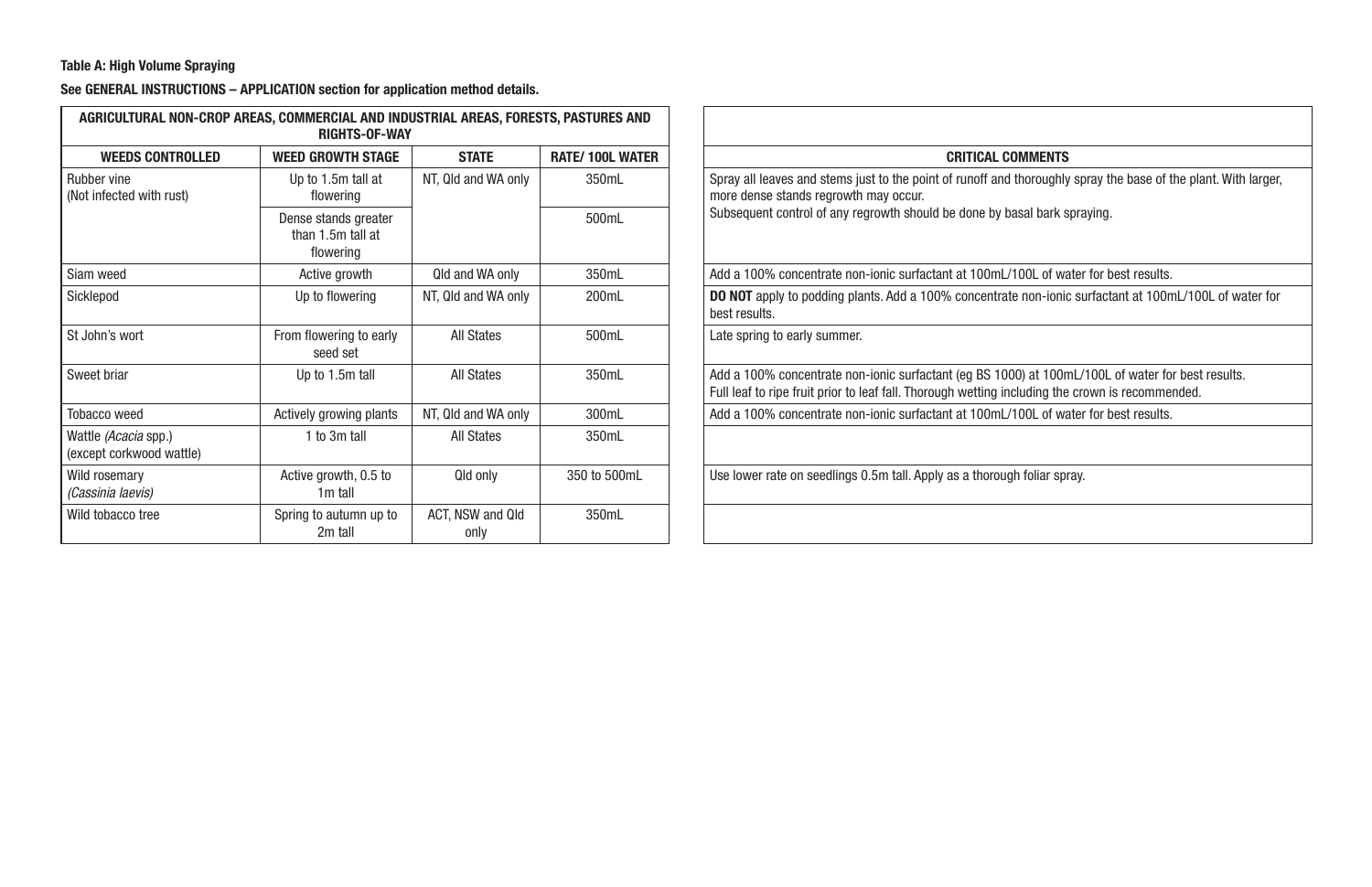#### Table B: Aerial Application

See GENERAL INSTRUCTIONS – APPLICATION section for application method details.

| AGRICULTURAL NON-CROP AREAS, COMMERCIAL AND INDUSTRIAL AREAS, PASTURES AND RIGHTS-OF-WAY |                                             |                                           |                                                       |                                                                                                                                                                                                                           |
|------------------------------------------------------------------------------------------|---------------------------------------------|-------------------------------------------|-------------------------------------------------------|---------------------------------------------------------------------------------------------------------------------------------------------------------------------------------------------------------------------------|
| <b>WEEDS CONTROLLED</b>                                                                  | <b>WEED GROWTH STAGE</b>                    | <b>STATE</b>                              | RATE/ha                                               | <b>CRITICAL COMMENTS</b>                                                                                                                                                                                                  |
| Blackberry                                                                               | Summer to autumn                            | NSW, Qld, SA and Vic<br>and WA only       | 10L                                                   | Where herbicides other than Group I herbicides have been used, all<br>respraying with Relyon Triclopyr/Pic Herbicide. WARNING: Eucalypt<br>during this treatment. Mature trees which are 15 to 20m tall may b             |
| Gorse                                                                                    |                                             | Tas only                                  |                                                       | Helicopter application only.                                                                                                                                                                                              |
| Cockspur thorn<br><b>Crofton weed</b><br>Lantana<br><b>Mistflower</b>                    | Late autumn                                 | NSW, NT and Qld only<br>(helicopter only) | 1.5L plus 7.5L<br>2,4-D amine (500q/L<br>formulation) | Spray with calibrated equipment using the half overlap opposite pa<br>volume of 150L/ha. Follow up respraying will be required.                                                                                           |
| Lantana                                                                                  |                                             |                                           | 10L                                                   | Helicopter application only.                                                                                                                                                                                              |
| Rubber vine<br>(Not infected with rust)                                                  | When flowering                              | NT and Qld only<br>(helicopter only)      | 3L to 5L                                              | Use rates will depend upon the density and height of the rubber vin<br>on dense stands, however, complete coverage and penetration may<br>required.<br>Any regrowth should be sprayed with a suitable basal bark herbicid |
| St John's wort                                                                           | Flowering to early seed<br>set (Nov-Jan)    | NSW only                                  | 4L                                                    | Helicopter application only. Follow up spraying will be required in the                                                                                                                                                   |
| Parkinsonia                                                                              | Seedlings, 1-2m tall or<br>12-24 months old | Qld and NT only<br>(helicopter only)      | 3L                                                    | Add Uptake Spraying Oil at 1L/ha.                                                                                                                                                                                         |

#### Table C: Controlled Droplet Application (CDA)

| AGRICULTURAL NON-CROP AREAS, COMMERCIAL AND INDUSTRIAL AREAS, PASTURES AND RIGHTS-OF-WAY    |                          |                      |                 |                                                                                                                                                                                                          |
|---------------------------------------------------------------------------------------------|--------------------------|----------------------|-----------------|----------------------------------------------------------------------------------------------------------------------------------------------------------------------------------------------------------|
| <b>WEEDS CONTROLLED</b>                                                                     | <b>WEED GROWTH STAGE</b> | <b>STATE</b>         | RATE/ha         | <b>CRITICAL COMMENTS</b>                                                                                                                                                                                 |
| Blackberry<br>In association with:<br>Docks<br>Ragwort<br>St John's wort<br><b>Thistles</b> | Summer to autumn         | All States except NT | Apply undiluted | One application may give satisfactory control but subsequent regro<br>hardening off. Where herbicides other than Group I herbicides have<br>occur before respraying with Relyon Triclopyr/Pic Herbicide. |

|                                   | REAS. PASTURES AND RIGHTS-OF-WAY                         |                                                                                                                                                                                                                                                                                                                                                   |
|-----------------------------------|----------------------------------------------------------|---------------------------------------------------------------------------------------------------------------------------------------------------------------------------------------------------------------------------------------------------------------------------------------------------------------------------------------------------|
| <b>STATE</b>                      | RATE/ha                                                  | <b>CRITICAL COMMENTS</b>                                                                                                                                                                                                                                                                                                                          |
| Qld, SA and Vic<br>nd WA only     | 10L                                                      | Where herbicides other than Group I herbicides have been used, allow two seasons regrowth to occur before<br>respraying with Relyon Triclopyr/Pic Herbicide. WARNING: Eucalyptus species up to 4m may be killed if sprayed<br>during this treatment. Mature trees which are 15 to 20m tall may be partially defoliated but are likely to recover. |
| Tas only                          |                                                          | Helicopter application only.                                                                                                                                                                                                                                                                                                                      |
| NT and Qld only<br>licopter only) | 1.5L plus 7.5L<br>2,4-D amine $(500q/L)$<br>formulation) | Spray with calibrated equipment using the half overlap opposite pass technique applying a minimum spray<br>volume of 150L/ha. Follow up respraying will be required.                                                                                                                                                                              |
|                                   | 10L                                                      | Helicopter application only.                                                                                                                                                                                                                                                                                                                      |
| and Qld only<br>licopter only)    | $3L$ to $5L$                                             | Use rates will depend upon the density and height of the rubber vine stand. The higher rates should be used<br>on dense stands, however, complete coverage and penetration may be difficult. Follow up respraying will be<br>required.<br>Any regrowth should be sprayed with a suitable basal bark herbicide.                                    |
| NSW only                          | 4L                                                       | Helicopter application only. Follow up spraying will be required in the following season.                                                                                                                                                                                                                                                         |
| and NT only<br>licontor only)     | 3L                                                       | Add Uptake Spraying Oil at 1L/ha.                                                                                                                                                                                                                                                                                                                 |

|                  | IMERCIAL AND INDUSTRIAL AREAS, PASTURES AND RIGHTS-OF-WAY |                 |                                                                                                                                                                                                                                                                                              |
|------------------|-----------------------------------------------------------|-----------------|----------------------------------------------------------------------------------------------------------------------------------------------------------------------------------------------------------------------------------------------------------------------------------------------|
| EED GROWTH STAGE | <b>STATE</b>                                              | RATE/ha         | <b>CRITICAL COMMENTS</b>                                                                                                                                                                                                                                                                     |
| Summer to autumn | All States except NT                                      | Apply undiluted | One application may give satisfactory control but subsequent regrowth and seedlings should be resprayed after<br>hardening off. Where herbicides other than Group I herbicides have been used, allow two seasons regrowth to<br>occur before respraying with Relyon Triclopyr/Pic Herbicide. |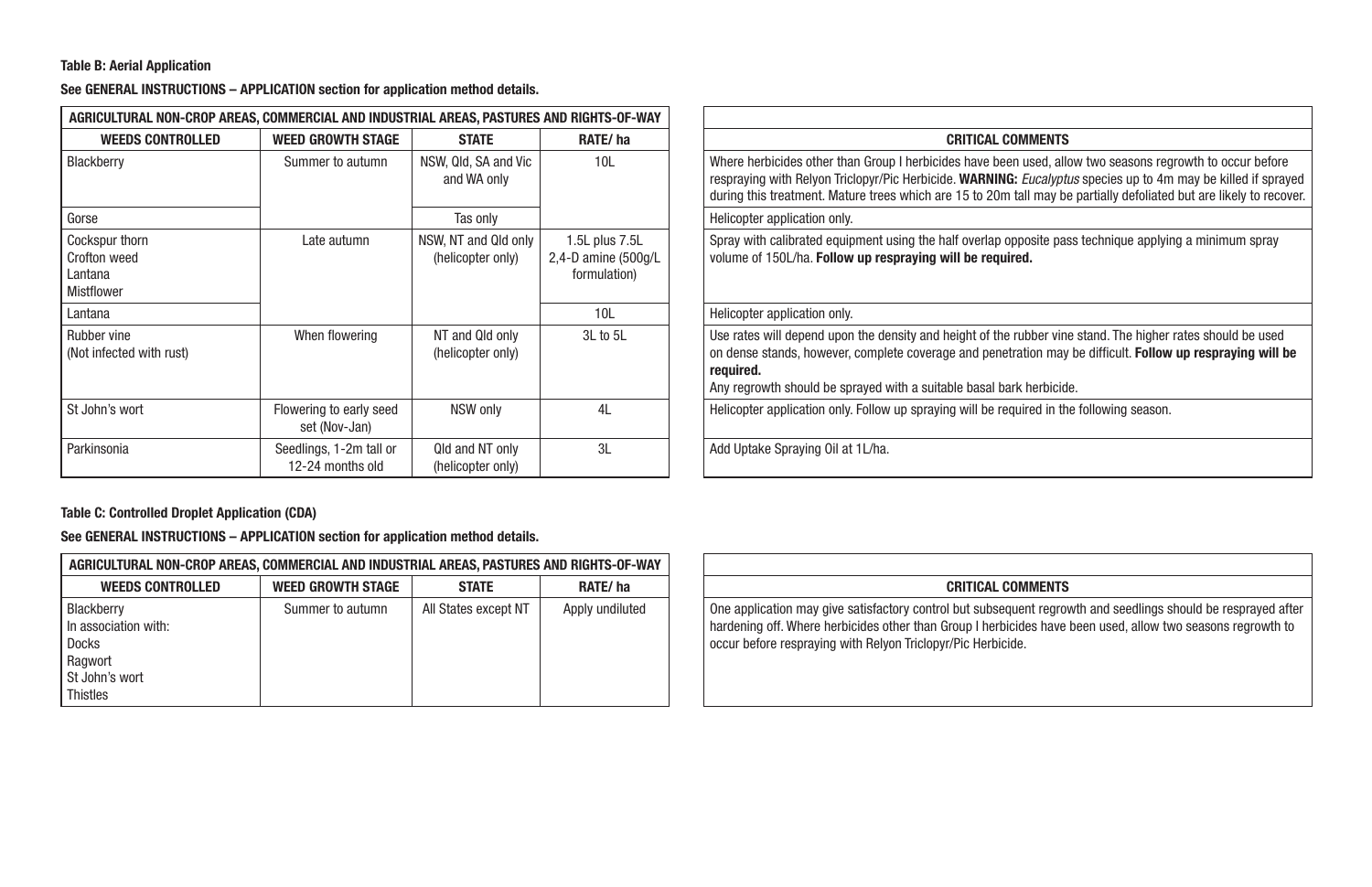Table D: Low Volume High Concentrate Application Techniques (Gas Powered Gun, Sprinkler Sprayer)

| AGRICULTURAL NON-CROP AREAS, COMMERCIAL AND INDUSTRIAL AREAS, PASTURES AND RIGHTS-OF-WAY |                                       |                                       |                |                                                                                                             |
|------------------------------------------------------------------------------------------|---------------------------------------|---------------------------------------|----------------|-------------------------------------------------------------------------------------------------------------|
| <b>WEEDS CONTROLLED</b>                                                                  | <b>WEED GROWTH STAGE</b>              | <b>STATE</b>                          | RATE/10L water | <b>CRITICAL COMMENTS</b>                                                                                    |
| Blackberry                                                                               | Late spring to autumn                 | ACT, NSW, Qld, SA,<br>Tas and WA only | 335mL          | Apply to actively growing bushes which are able to be sprayed on a<br>application technique is recommended. |
| Camphor laurel<br>Cockspur thorn<br>Crofton weed                                         | Less than 1.5m high                   | ACT. NSW and Qld<br>only              | 500mL          |                                                                                                             |
| Eucalyptus species                                                                       | Seedlings up to 2m tall               | <b>All States</b>                     | 335mL          |                                                                                                             |
| <b>Mistflower</b>                                                                        | Less than 1.5m high                   | ACT. NSW and Qld<br>only              | 500mL          |                                                                                                             |
| Sweet briar                                                                              | 1.5m tall, full leaf to<br>ripe fruit | NSW only                              |                | Gas Powered Gun only: Apply to actively growing bushes not more<br>stems from the crown.                    |
| St John's wort                                                                           | During flowering to early<br>seed set | NSW. Tas and Vic only                 |                | Gas Powered Gun only: One application should provide control. Mi<br>retreated the following summer.         |
| Wild tobacco tree                                                                        | Less than 1.5m high                   | ACT. NSW and Qld<br>only              |                | Apply to actively growing bushes which are able to be sprayed on a<br>application technique is recommended. |

See GENERAL INSTRUCTIONS – APPLICATION section for application method details.

| IAL AREAS. PASTURES AND RIGHTS-OF-WAY |                                                                                                                                                         |
|---------------------------------------|---------------------------------------------------------------------------------------------------------------------------------------------------------|
| RATE/10L water                        | <b>CRITICAL COMMENTS</b>                                                                                                                                |
| 335mL                                 | Apply to actively growing bushes which are able to be sprayed on all sides. For larger bushes, the high volume<br>application technique is recommended. |
| 500mL                                 |                                                                                                                                                         |
| 335mL                                 |                                                                                                                                                         |
| 500mL                                 |                                                                                                                                                         |
|                                       | <b>Gas Powered Gun only:</b> Apply to actively growing bushes not more than 1.5m tall that have not more than 5<br>stems from the crown.                |
|                                       | Gas Powered Gun only: One application should provide control. Minor regrowth and seedlings may be<br>retreated the following summer.                    |
|                                       | Apply to actively growing bushes which are able to be sprayed on all sides. For larger bushes, the high volume<br>application technique is recommended. |
|                                       |                                                                                                                                                         |

Table E: Boom Application

| AGRICULTURAL NON-CROP AREAS, COMMERCIAL AND INDUSTRIAL AREAS, PASTURES AND RIGHTS-OF-WAY |                                          |                 |             |                                                                                                                                                           |
|------------------------------------------------------------------------------------------|------------------------------------------|-----------------|-------------|-----------------------------------------------------------------------------------------------------------------------------------------------------------|
| <b>WEEDS CONTROLLED</b>                                                                  | WEED GROWTH STAGE                        | <b>STATE</b>    | RATE/ha     | <b>CRITICAL COMMENTS</b>                                                                                                                                  |
| Galenia                                                                                  | Fresh growth during<br>spring to summer  | NSW only        | 5L          | Rough mine sites will require adequate spray equipment such as boomless nozzles for effective coverag                                                     |
| Sicklepod                                                                                | Up to flowering                          | NT and Qld only |             | DO NOT apply to podding plants. Add a 100% concentrate non-ionic surfactant at 100mL/100L of water.                                                       |
| l St John's wort                                                                         | Flowering to early seed<br>set (Nov-Jan) | NSW only        | $2$ to $4L$ | Use the higher rate on dense infestations and when longer residual control is required.<br>Follow up respraying will be required in the following season. |

| REAS, PASTURES AND RIGHTS-OF-WAY |             |                                                                                                            |
|----------------------------------|-------------|------------------------------------------------------------------------------------------------------------|
| <b>STATE</b>                     | RATE/ha     | <b>CRITICAL COMMENTS</b>                                                                                   |
| NSW only                         | 5L          | Rough mine sites will require adequate spray equipment such as boomless nozzles for effective coverage.    |
| and Old only                     | 3L          | <b>DO NOT</b> apply to podding plants. Add a 100% concentrate non-ionic surfactant at 100mL/100L of water. |
| NSW only                         | $2$ to $4L$ | Use the higher rate on dense infestations and when longer residual control is required.                    |
|                                  |             | Follow up respraying will be required in the following season.                                             |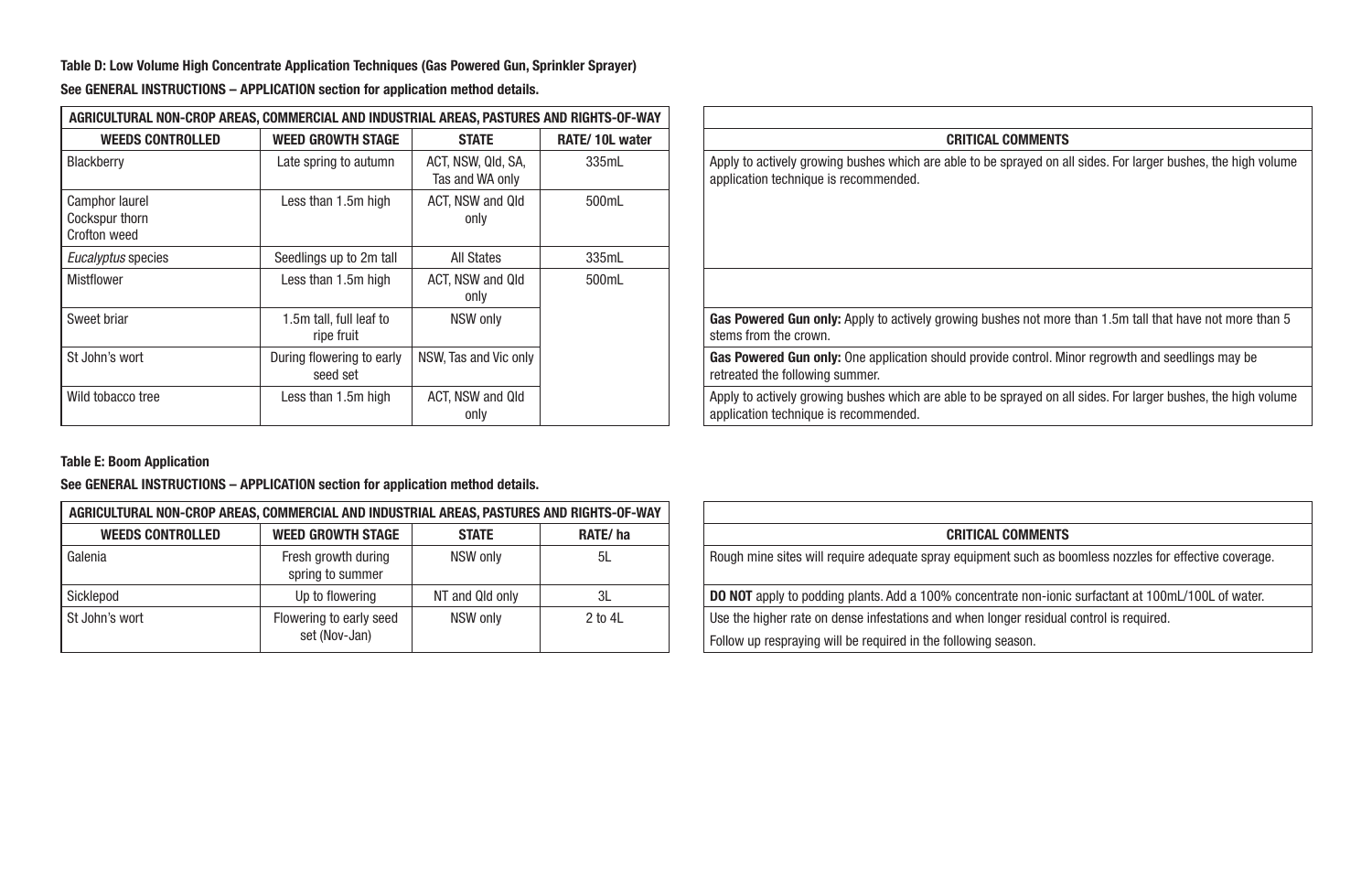#### 2 FALLOW SITUATIONS

#### Table A: Boom Application

See GENERAL INSTRUCTIONS – APPLICATION section for application method details.

| <b>FALLOW</b>                                        |                                                                |                     |                                                                    |                                                                                                                                              |
|------------------------------------------------------|----------------------------------------------------------------|---------------------|--------------------------------------------------------------------|----------------------------------------------------------------------------------------------------------------------------------------------|
| <b>WEEDS CONTROLLED</b>                              | <b>WEED GROWTH STAGE</b>                                       | <b>STATE</b>        | RATE/ha                                                            | <b>CRITICAL COMMENTS</b>                                                                                                                     |
| Blackberry nightshade -<br><b>Suppression only</b>   | 10 to 25cm tall, prior to<br>flowering                         | NSW and Old<br>only | 200 to 400mL $+$ 1.2L Glyphosate<br>450 $q/L$ Herbicide + Adjuvant | FOR USE BY GROUND EQUIPMENT ONLY.<br>Plants must be actively growing.                                                                        |
| Camel melon<br>Prickly paddy melon<br>Cucumber melon | From 2 leaf to 50cm<br>diameter                                |                     |                                                                    | Use the lower rate on the smaller weeds, as specified in the weed<br>Polymeria pusilla).                                                     |
| (Cucumis melo)                                       |                                                                |                     |                                                                    | Refer to Glyphosate 450 g/L herbicide label for use of adjuvant.                                                                             |
| Common sowthistle                                    | From 8 leaf to flowering                                       |                     |                                                                    | <b>DO NOT</b> plant susceptible crops for up to nine months after applica<br>Minimum Recroppping Periods - Black Cracking Clay Soils, NNSW & |
| Cow vine                                             | From 2 to 5 leaf up to<br>15cm diameter, prior to<br>flowering |                     |                                                                    | Dry conditions after application will increase the recropping interval                                                                       |
| Lucerne (established)                                | Active growth, 15 to 25cm<br>high, during spring               |                     | 300 to 500mL $+$ 1.2L Glyphosate<br>450 g/L Herbicide + Adjuvant   |                                                                                                                                              |
| Polymeria pusilla                                    | 2 to 12 leaf up to 20cm<br>diameter, prior to flowering        |                     | 200 to $400mL + 1.2L$ Glyphosate<br>450 g/L Herbicide + Adiuvant   |                                                                                                                                              |

| <b>CRITICAL COMMENTS</b>                                                                                                                                                                      |
|-----------------------------------------------------------------------------------------------------------------------------------------------------------------------------------------------|
| FOR USE BY GROUND EQUIPMENT ONLY.                                                                                                                                                             |
| Plants must be actively growing.                                                                                                                                                              |
| Use the lower rate on the smaller weeds, as specified in the weed growth stage (or up to 5cm diameter for<br>Polymeria pusilla).                                                              |
| Refer to Glyphosate 450 g/L herbicide label for use of adjuvant.                                                                                                                              |
| <b>DO NOT</b> plant susceptible crops for up to nine months after application, as specified in General Instructions -<br>Minimum Recroppping Periods - Black Cracking Clay Soils, NNSW & Qld. |
| Dry conditions after application will increase the recropping interval.                                                                                                                       |
|                                                                                                                                                                                               |
|                                                                                                                                                                                               |
|                                                                                                                                                                                               |
|                                                                                                                                                                                               |

#### Table B: Blanket Wiper Application

See GENERAL INSTRUCTIONS – APPLICATION section for application method details.

| <b>FALLOW</b>                                                                                             |                                     |  |  |  |
|-----------------------------------------------------------------------------------------------------------|-------------------------------------|--|--|--|
| <b>STATE</b><br><b>RATE</b><br><b>WEED GROWTH STAGE</b>                                                   | <b>WEEDS CONTROLLED</b>             |  |  |  |
| From summer to end of<br>Qld<br>1:4 (1 part Relyon Triclopyr/Pic<br>Herbicide to 4 parts water)<br>autumn | Bitterbark (Alstonia<br>constricta) |  |  |  |
| 2% solution for spot spraying<br>(eq 100mL Relyon Triclopyr/Pic<br>Herbicide in 5L water                  |                                     |  |  |  |

NOT TO BE USED FOR ANY PURPOSE, OR IN ANY MANNER, CONTRARY TO THIS LABEL UNLESS AUTHORISED UNDER APPROPRIATE LEGISLATION.

| <b>CRITICAL COMMENTS</b>                                                                                                                                                                                                                                                                                                 |
|--------------------------------------------------------------------------------------------------------------------------------------------------------------------------------------------------------------------------------------------------------------------------------------------------------------------------|
| For use with blanket wipers only.                                                                                                                                                                                                                                                                                        |
| For best results apply in autumn to tall (> 60cm) plants using two opposite directional passes (up and back).<br>Follow up "missed" plants with a spot spray application. These will be obvious after 6 weeks.<br>Blanket wiper applications can be made in summer when plants are smaller but follow up spraying may be |
| necessary.<br>Do not disturb (cultivate) the treated patches for at least 3 months. Best long term control is achieved when<br>patches are left undisturbed for as long as possible after treatment (at least 6 months).                                                                                                 |
| Spot spraying "missed" plants: Thoroughly wet all stems and leaves without producing any solution run-off.<br>Avoid any spray reaching the soil surface.                                                                                                                                                                 |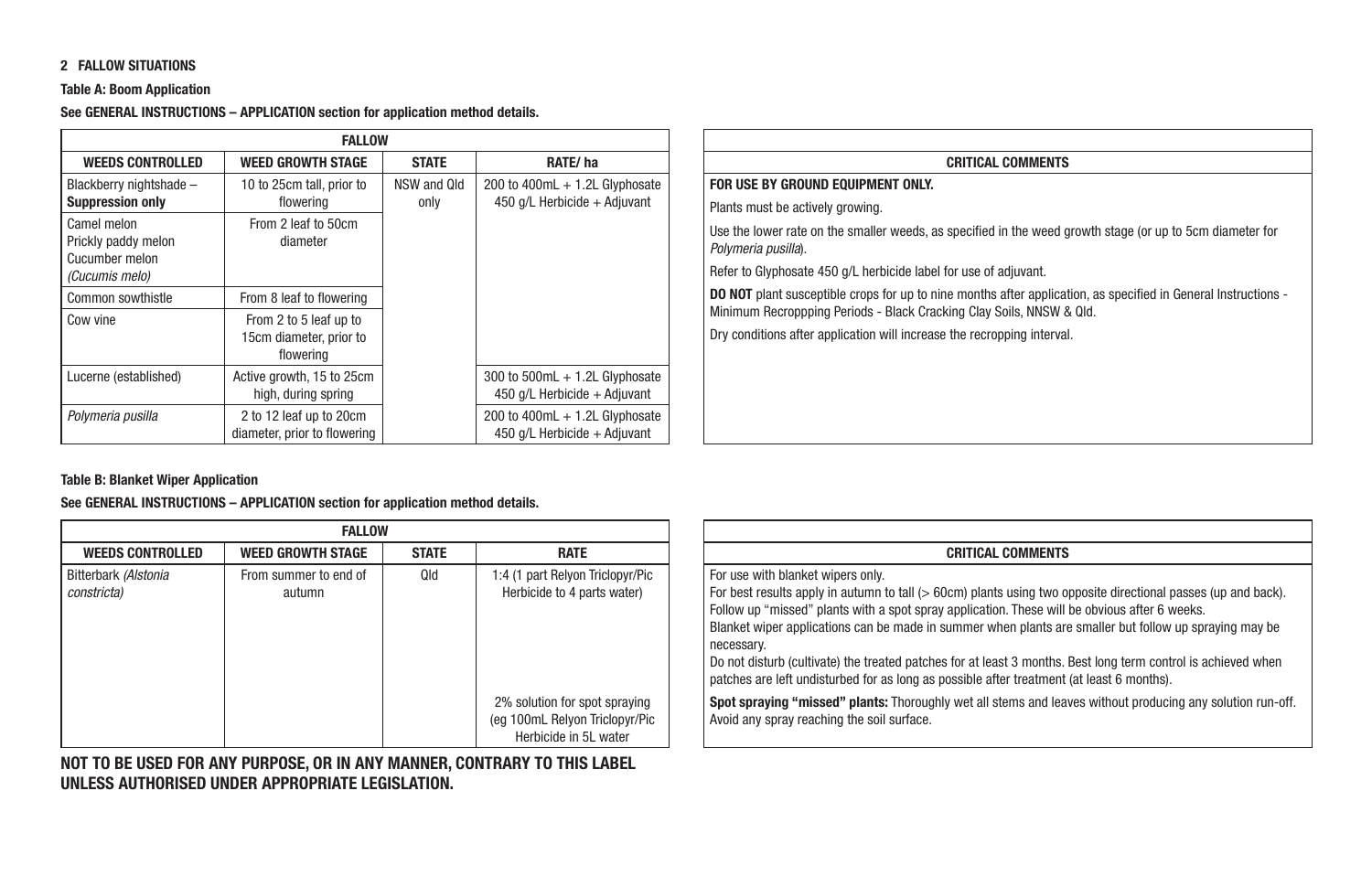#### IN TASMANIA FOR BLACKBERRY

DO NOT treat bushes carrying mature or near mature fruit.

#### FOR NATIVE VEGETATION

Use of Relyon Triclopyr/Pic Herbicide on native vegetation must be done in accordance with STATE and/or LOCAL legislation.

#### WITHHOLDING PERIOD

#### NOT REQUIRED WHEN USED AS DIRECTED.

#### GENERAL INSTRUCTIONS

MINIMUM RECROPPING PERIODS – Black Cracking Clay Soils, NNSW & Qld.

#### Table A: Boom Application

Plant-back periods for crops following the application of Relyon Triclopyr/Pic Herbicide for rates up to 600mL/ha.

| <b>RATE mL/HA</b> | 200           | 300 | 400 | 600 |  |  |  |
|-------------------|---------------|-----|-----|-----|--|--|--|
| <b>CROP</b>       | <b>Months</b> |     |     |     |  |  |  |
| Wheat             |               |     |     |     |  |  |  |
| <b>Barley</b>     |               |     |     |     |  |  |  |
| Canola            |               |     |     |     |  |  |  |
| Faba bean         |               |     |     |     |  |  |  |
| Chickpea          |               |     |     |     |  |  |  |
| Lucerne           |               |     |     |     |  |  |  |

These plant-back periods are based on a normal rainfall pattern. During drought conditions (or when rainfall is less than 100mm for a period of 4 months or greater) the plant-back period may be significantly longer.

#### Table B: Blanket Wiper Application

| Plant-back periods for crops following blanket wiper application. |                                                                                                |  |
|-------------------------------------------------------------------|------------------------------------------------------------------------------------------------|--|
| <b>CROP</b>                                                       | <b>Months</b>                                                                                  |  |
| <b>Broadleaf Crops</b>                                            |                                                                                                |  |
| Lucerne                                                           |                                                                                                |  |
|                                                                   | This will allow any potential soil residues to dissipate, if any, and allow effective control. |  |

Note: Before using Relyon Triclopyr/Pic Herbicide in tank mixes with other herbicides, check the plant-back information on all product labels. The most residual product, ie. the product with the longest plant-back period, will determine the time between spraying and planting.

#### **COMPATIBILITY**

Follow any regional restrictions, and all directions and restrictions on the label, of any chemical mixed with Relyon Triclopyr/Pic Herbicide (eg. 2,4-D amine).

Relyon Triclopyr/Pic Herbicide is compatible with the following herbicides: 2,4-D Amine, DP® 600, Metsulfuron methyl, Glyphosate 450 g/L, Fluroxypyr 200 g/L, Glyphosate 490 g/L

Relyon Triclopyr/Pic Herbicide is compatible with the following adjuvants, as per Directions for Use: Uptake, Pulse, non-ionic surfactant (1000g/L)

#### MIXING

#### Mix only with water.

Half fill the spray unit with water, and add the required amount of Relyon Triclopyr/Pic Herbicide. Add the remaining water with the agitator running. If required, then add spray oils or wetters (surfactants). Maintain mechanical or by-pass agitation in the spray tank during spraying. Only mix sufficient solution for immediate daily use and avoid storing.

#### **APPLICATION**

#### 1 WOOD WEED SITUATIONS

Weeds need to be actively growing for herbicides to have optimum effect. Delay treatment until all regrowth has had time to grow to approximately 1 metre in situations which have been bulldozed, slashed, burnt, ploughed or areas having a previous chemical treatment.

#### A High Volume Spraying

• Thorough coverage of foliage to the point of run-off is essential, however, avoid excess spraying which is wasteful of chemical.

#### Hand Gun

- Apply the recommended mix to give full coverage of leaves and stems through a No. 6 to 8 tip at 700 to 1500kPa (400 to 500kPa for St John's wort).
- A spray volume of 3000 to 4000L per infested hectare of 1 to 2 metre high blackberry (30 to 40L/100m²) should be used.
- Use 2000L of spray mixture/ha of Galenia infestation (ie. 20L/100m<sup>2</sup> infested area).

#### Knapsack

- Apply the recommended spray mix to give full coverage of leaves and stems. The final volume of application should be similar to hand gun.
- A spray volume of 3 to 4L/10m² infested area should be used.
- A spray volume of 2L/10m² should be used for an area infested with Galenia.

#### B Aerial Application

- Apply in 200L of water/ha using an aircraft to apply 100L per pass on a double overlap pattern using nozzle configurations to produce droplets of 250 to 350 micron diameter.
- The potential for damage from drift can be greatly reduced by avoiding unsuitable spraying conditions and using spray pressure and nozzles to minimise the production of small droplets.
- DO NOT spray when wind exceeds 15km/hr and/or air temperature reaches 35ºC.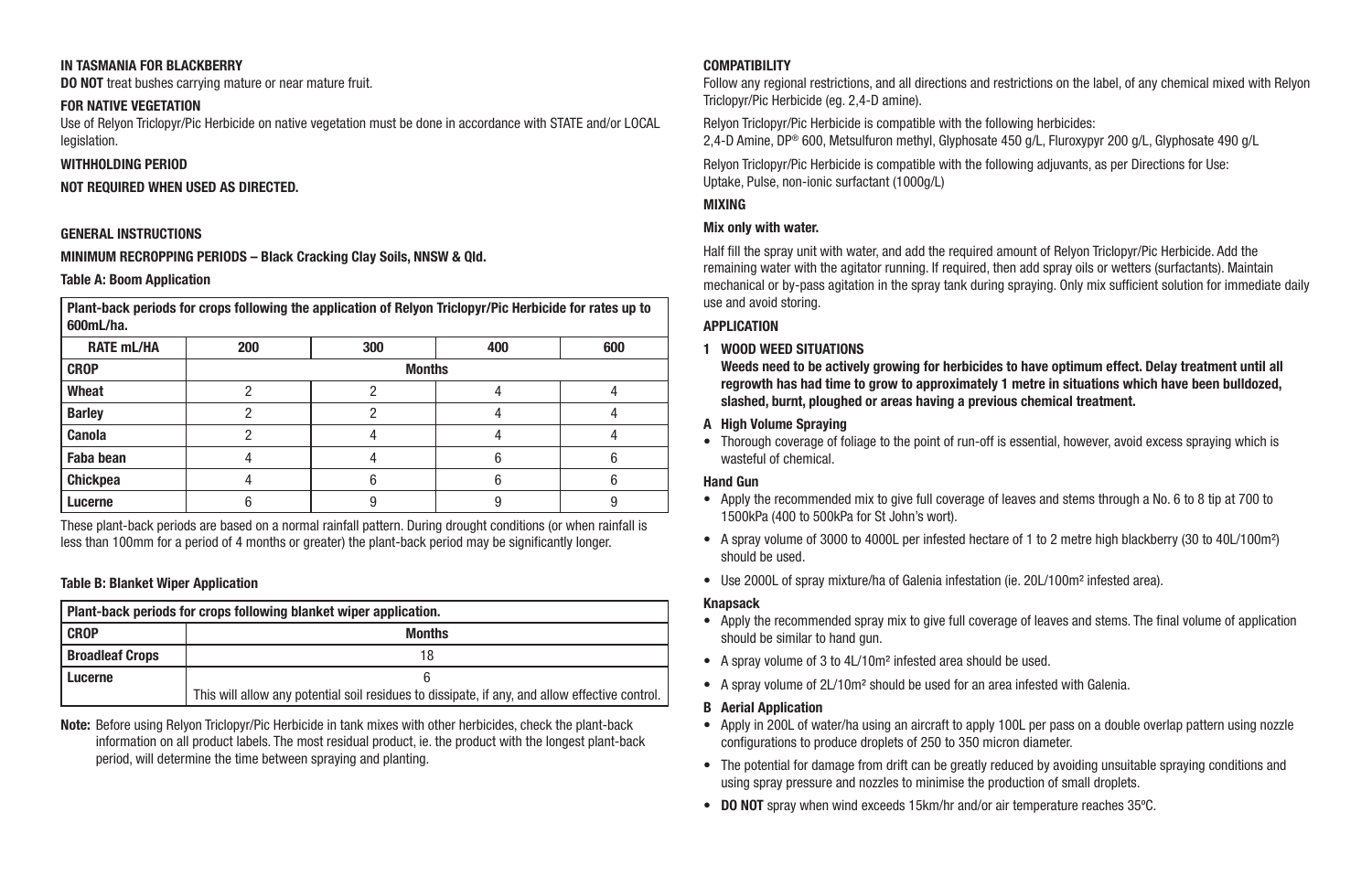#### C Controlled Droplet Application (CDA)

• Results similar to high volume spraying can be obtained used Micron Herbi® or similar equipment. Select a nozzle to give a flow rate of 2mL/sec and sweeping action of approximately 1m/sec to ensure a droplet density of 20/cm². Use a marking agent, as recommended by the equipment manufacturers, to check spray coverage. Also, consult directions provided by CDA unit.

#### D Low Volume High Concentrate Application Techniques

- Good control will be achieved, similar to high volume application, where bush size enables good coverage of entire bush. Use a marking agent, as recommended by the equipment manufacturers, to check spray coverage.
- Gas Powered Gun: Apply 50mL shots to obtain uniform coverage of 4 to 5m<sup>2</sup> of surface area of bush. This relates to 20 droplets/cm² of leaf surface.
- Sprinkler Sprayer: This technique involves using a micro sprinkler that is connected to a hollow fibreglass rod attached to a pneumatic knapsack sprayer. Use at low pressures (50 to 200kPa) and apply with a slow sweeping action over the top of the plants ensuring even coverage on the leaves.

#### E Boom Application

• Application in a minimum spray volume of 200L/ha for Galenia and St John's wort and 600L of water/ha for Sicklepod. Flat fan nozzles are recommended, using pressure in the range of 200-300kPa. Boom height must be set to ensure double overlap of nozzle patterns.

#### 2 FALLOW SITUATIONS

#### A Boom Application

• Application of Relyon Triclopyr/Pic Herbicide in a minimum spray volume of 50L/ha is recommended. Flat fan nozzles are recommended, using pressure in the range of 200-300kPa. Boom height must be set to ensure double overlap of nozzle patterns.

#### B Blanket Wiper Application

- Blanket needs to be made from durable and wettable material with a rigid backing.
- Blanket should be rigidly mounted behind motorised vehicle (eg. tractor, 4-wheel drive vehicle) and set low but never touching the ground. The chemical solution should be fed to the blanket at a flow rate sufficient to keep the blanket wet but not dripping. In thick patches the blanket may require more frequent solution recharge (rewetting).
- Ideally, a scraper bar should be mounted in front of the blanket in order to scrape or damage the bark (but not sever the stems) prior to the blanket wiping the stems. This scraper may be mounted at the front of the vehicle.
- Two passes (in opposite direction) with the blanket increases the contact with the plant. Ground speeds of 10-15kph are ideal for blanket wiping application.

#### CLEANING SPRAY EQUIPMENT

#### Rinsing

• After using Relyon Triclopyr/Pic Herbicide, empty spray unit completely and drain the whole system. Thoroughly wash inside the unit using a pressure hose. Drain the spray unit, and clean any filters in the tank, pump, lines, hoses and nozzles.

• After cleaning the spray unit as above, quarter fill with clean water and circulate through the pump, lines, hoses and nozzles. Drain and repeat the rinsing procedure twice.

#### Decontamination

- Before spraying cotton and other sensitive crops with equipment that has been used to apply Relyon Triclopyr/ Pic Herbicide, see PROTECTION OF CROPS, NATIVE AND OTHER NON-TARGET PLANTS section.
- Wash the tank and rinse the system as above. Then quarter fill the tank and add an alkali detergent (eg. liquid SURF®, OMO®, OMOMATIC®, DRIVE® at 500mL/100L of water or the powder equivalent at 500g/100L of water) and circulate throughout the system for at least 15 minutes.
- Drain the whole system. Remove filters and nozzles and clean them separately. Finally flush the system with clean water and allow to drain.

#### Rinse water should be discharged onto a designated disposal area or, if this is unavailable, onto unused land away from desirable plants and watercourses.

#### RESISTANT WEEDS WARNING

### **GROUP II HERBICIDE**

Relyon Triclopyr/Pic Herbicide is a member of the pyridines group of herbicides. The product has the disrupters of plant cell growth mode of action. For weed resistance management, the product is a Group I herbicide.

Some naturally occurring weed biotypes resistant to the product and other Group I herbicides may exist through normal genetic variability in any weed population. The resistant individuals can eventually dominate the weed population if these herbicides are used repeatedly. These resistant weeds will not be controlled by the product or other Group I herbicides.

Since the occurrence of resistant weeds is difficult to detect prior to use, Nutrien Ag Solutions Limited accepts no liability for any losses that may result from the failure of the product to control resistant weeds. Strategies to minimise the risk of herbicide resistance are available. Contact your farm chemical supplier, consultant, local Department of Agriculture, or local Nutrien Ag Solutions Limited representative.

#### PROTECTION OF CROPS, NATIVE AND OTHER NON-TARGET PLANTS

Crops susceptible to Relyon Triclopyr/Pic Herbicide include, but are not limited to: peas, lupins, lucerne, navy beans, peanuts, soybeans and other legumes, cotton, flowers, fruit, hops, ornamentals, shade trees and *Pinus*  spp., potatoes, safflower, sugar beet, sunflowers, tobacco, tomatoes, vegetables and vines.

Relyon Triclopyr/Pic Herbicide is damaging to susceptible crops during both growing and dormant periods. Grasses are normally unaffected and establish quickly after treatment.

Picloram, one of the active constituents in this product, can remain in the soil for extended periods depending on soil type and application rate, rainfall, temperature, humidity, soil moisture and soil organic matter.

DO NOT apply under weather conditions, or from spraying equipment, that may cause spray drift onto nearby susceptible plants/crops, cropping lands, pastures, waterways or native vegetation.

DO NOT allow physical spray drift onto waterways, native vegetation and susceptible crops.

DO NOT apply close to, or in areas, containing roots of desirable vegetation, where treated soil may be washed onto areas growing (or areas to be planted with) desirable plants.